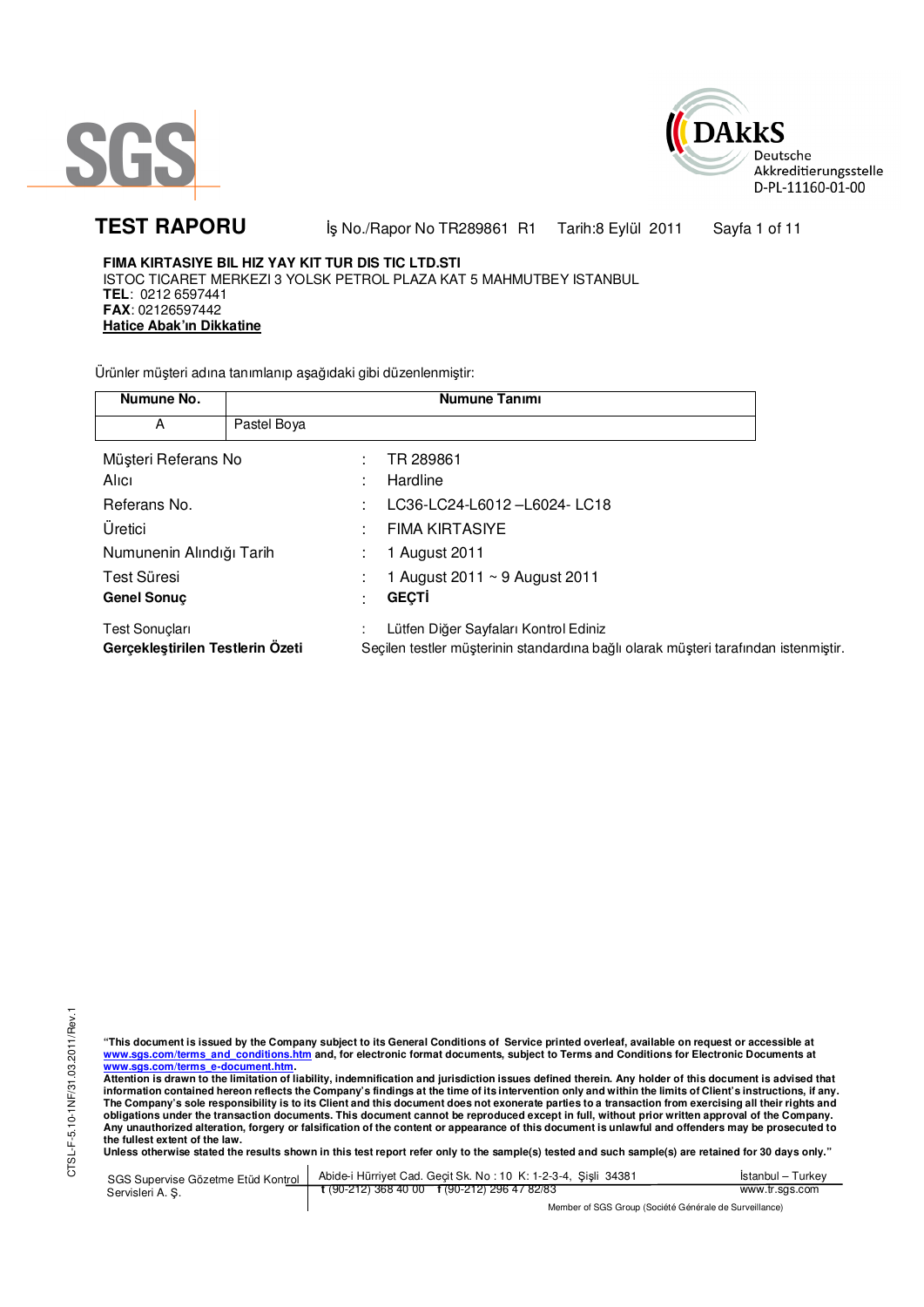



**TEST RAPORU** iş No./Rapor No TR289861 R1 Tarih:8 Eylül 2011 Sayfa 2 of 11

| <b>Test Parameters</b>  |             |                   | <b>Sonuc</b>              |                          |                   |                   |
|-------------------------|-------------|-------------------|---------------------------|--------------------------|-------------------|-------------------|
| <b>Kimyasal Testler</b> | $1 + 2 + 3$ | $10 + 11 +$<br>10 | $13 + 14 +$<br><u> 15</u> | $16 + 17 +$<br><u>18</u> | $19 + 20 +$<br>21 | $22 + 23 +$<br>24 |
| Azo Dyes (Textile)      |             |                   |                           |                          |                   |                   |
| Phthalates              |             |                   |                           |                          |                   |                   |

| <b>Test Parameters</b>  | <b>Sonuc</b> |             |             |             |             |        |  |
|-------------------------|--------------|-------------|-------------|-------------|-------------|--------|--|
| <b>Kimyasal Testler</b> | $25 + 26 +$  | $28 + 29 +$ | $31 + 32 +$ | $34 + 35 +$ | $4 + 5 + 6$ | $+8+9$ |  |
|                         | ^7           | 30          | 33          | 36          |             |        |  |
| Azo Dyes (Textile)      |              |             |             |             |             |        |  |
| Phthalates              |              |             |             |             |             |        |  |

"This document is issued by the Company subject to its General Conditions of Service printed overleaf, available on request or accessible at<br>www.sgs.com/terms\_and\_conditions.htm\_and, for electronic format documents, subjec <mark>www.sgs.com/terms\_e-document.htm.</mark><br>Attention is drawn to the limitation of liability, indemnification and jurisdiction issues defined therein. Any holder of this document is advised that

information contained hereon reflects the Company's findings at the time of its intervention only and within the limits of Client's instructions, if any.<br>The Company's sole responsibility is to its Client and this document obligations under the transaction documents. This document cannot be reproduced except in full, without prior written approval of the Company.<br>Any unauthorized alteration, forgery or falsification of the content or appeara

SGS Supervise Gözetme Etüd Kontrol Servisleri A. Ş. Abide-i Hürriyet Cad. Geçit Sk. No : 10 K: 1-2-3-4, Şişli 34381 **t** (90-212) 368 40 00 **f** (90-212) 296 47 82/83 İstanbul – Turkey www.tr.sgs.com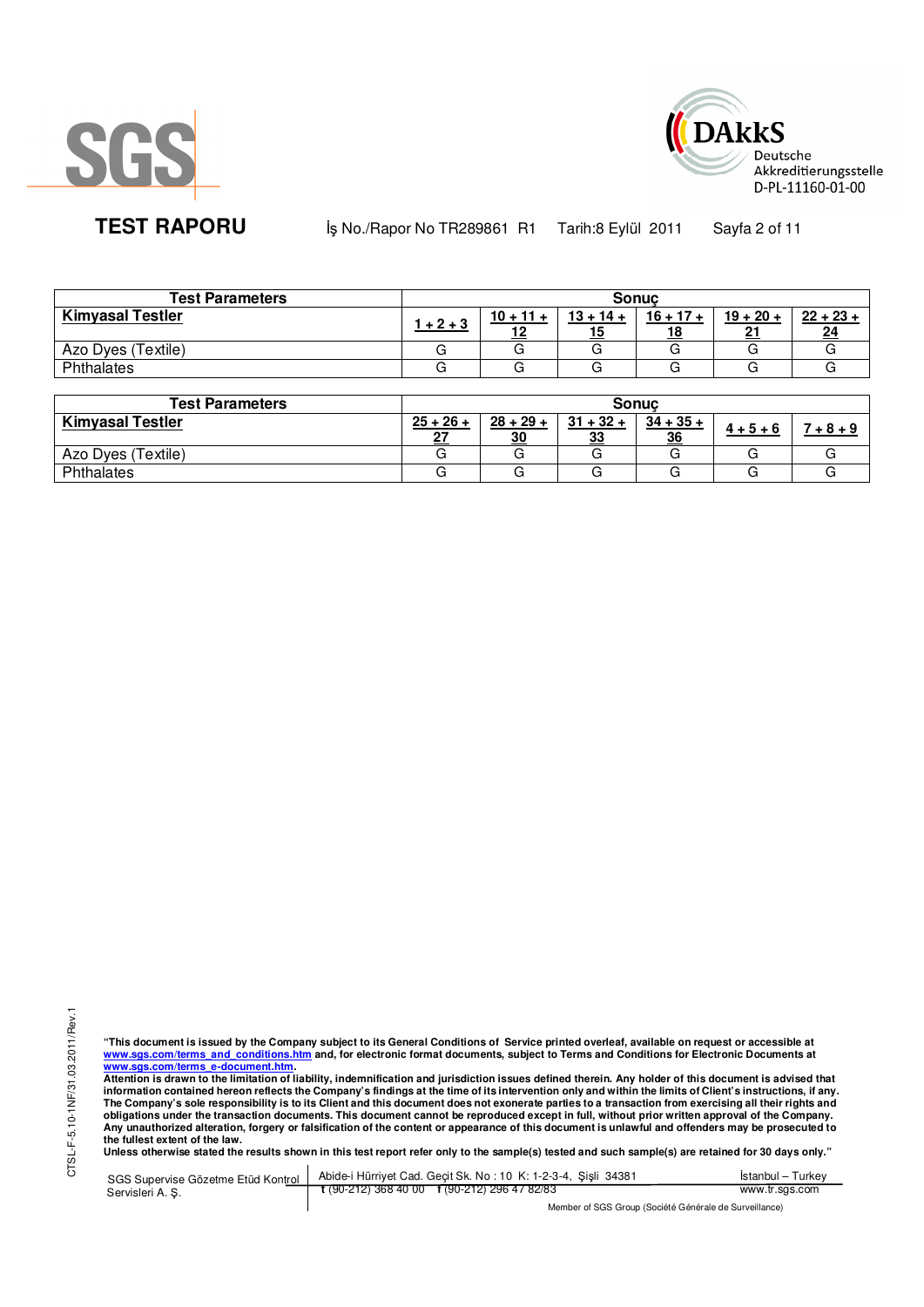



**TEST RAPORU b** iş No./Rapor No TR289861 R1 Tarih:8 Eylül 2011 Sayfa 3 of 11

| Remarks |           | $G = M\ddot{\mu}$ şteri standardına uygun                                                                                                                                                                                                                                                                                                                 |
|---------|-----------|-----------------------------------------------------------------------------------------------------------------------------------------------------------------------------------------------------------------------------------------------------------------------------------------------------------------------------------------------------------|
|         |           | $K = M\ddot{\mu}$ şteri standardına uygun değil                                                                                                                                                                                                                                                                                                           |
|         |           | = Sınır değer belirtilmedi                                                                                                                                                                                                                                                                                                                                |
|         |           | $#$ = For 2-composite mix with results exceeding one half of the relevant<br>requirements or 3-composite mix with results exceeding one third of the<br>relevant requirements, the composite sample may have the possibility of<br>one or more components that can lead to a failure result, therefore, it is<br>recommended to test on individual basis. |
| Notes:  |           | Conclusions on meet/fail are based on the test result from the actual sampling of the received sample(s).                                                                                                                                                                                                                                                 |
|         | standard. | The composite sampling method is based on the client's special request and is a modification from the testing                                                                                                                                                                                                                                             |

The test results relate to the tested items only.

Test reports without SGS seal and authorised signatures are invalid.

Reported results do not include uncertainties.

The reported expanded uncertainty is based on a standard uncertainty multiplied by a coverage factor k=2, providing a level of confidence of approximately 95%. The uncertainty evaluation has been carried out in accordance with UKAS and DAkkS requirements.<br>In this Test Report tests marked (1) are included in the UKAS Accreditation Scope, marked (2) are included in the DAkkS Accreditation Scope of

interpretations expressed herein are outside the scope of UKAS or DAkkS Accreditation.

## **THIS REPORT SUPERSEDES OUR REPORT NO: 289861 DATED 10.08.2011**

Issued in Istanbul Signed for and on behalf of SGS Supervise Gözetme Etüd Kontrol Servisleri A.Ş.

| Neslihan Erol                        | Ayşe Çimen                       |  |
|--------------------------------------|----------------------------------|--|
| <b>Customer Relations Supervisor</b> | <b>Customer Services Manager</b> |  |
|                                      |                                  |  |

"This document is issued by the Company subject to its General Conditions of Service printed overleaf, available on request or accessible at<br>www.sgs.com/terms\_and\_conditions.htm\_and, for electronic format documents, subjec

<mark>www.sgs.com/terms\_e-document.htm.</mark><br>Attention is drawn to the limitation of liability, indemnification and jurisdiction issues defined therein. Any holder of this document is advised that information contained hereon reflects the Company's findings at the time of its intervention only and within the limits of Client's instructions, if any.<br>The Company's sole responsibility is to its Client and this document **obligations under the transaction documents. This document cannot be reproduced except in full, without prior written approval of the Company. Any unauthorized alteration, forgery or falsification of the content or appearance of this document is unlawful and offenders may be prosecuted to the fullest extent of the law.** 

Unless otherwise stated the results shown in this test report refer only to the sample(s) tested and such sample(s) are retained for 30 days only."

|                  | SGS Supervise Gözetme Etüd Kontrol   Abide-i Hürriyet Cad. Geçit Sk. No: 10 K: 1-2-3-4, Şişli 34381 | Istanbul – Turkey |
|------------------|-----------------------------------------------------------------------------------------------------|-------------------|
| Servisleri A. S. | $\frac{1}{2}$ (90-212) 368 40 00 f (90-212) 296 47 82/83                                            | www.tr.sgs.com    |
|                  | Member of SGS Group (Société Générale de Surveillance)                                              |                   |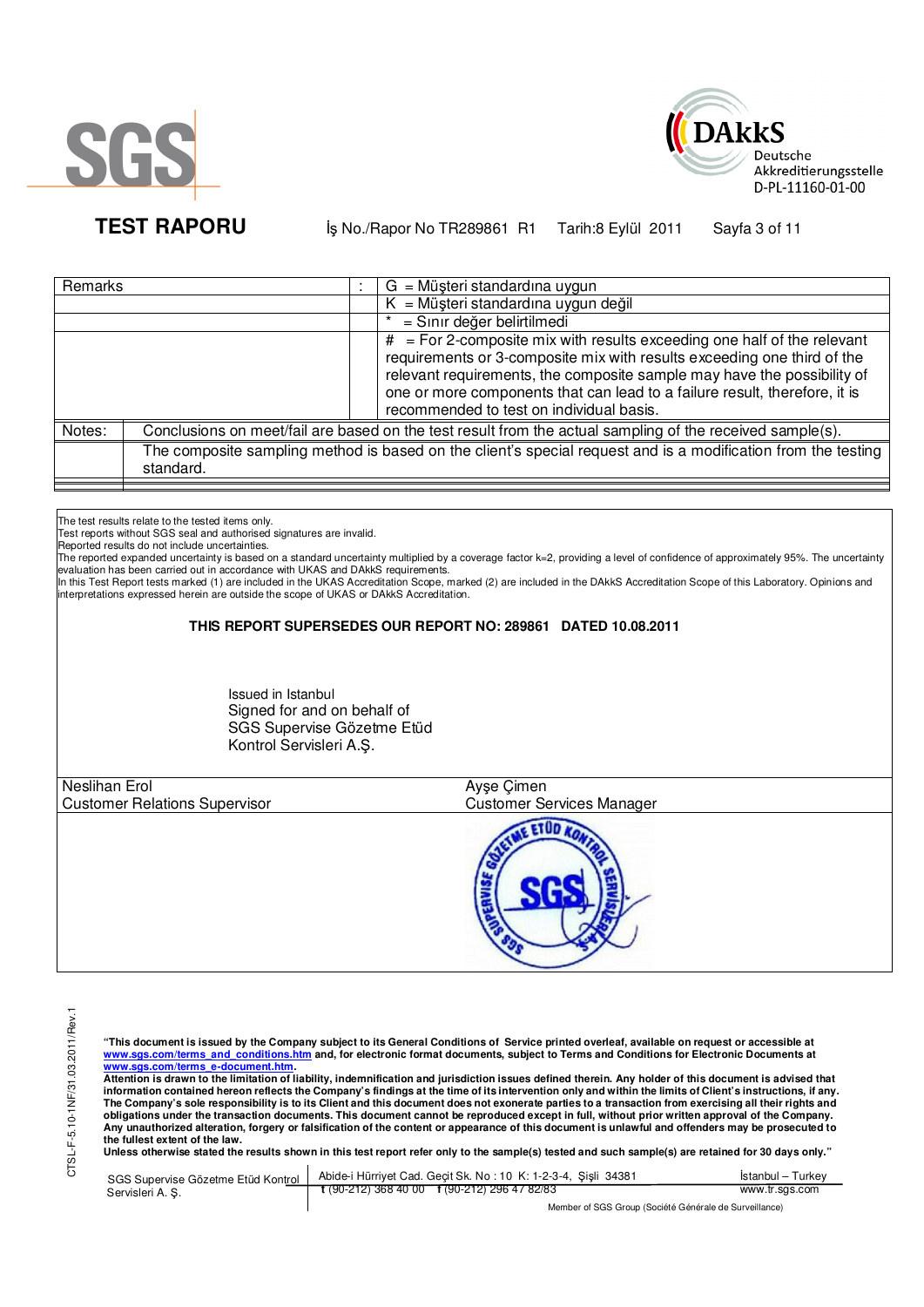



**TEST RAPORU** iş No./Rapor No TR289861 R1 Tarih:8 Eylül 2011 Sayfa 4 of 11

# **Component List / List of Materials for Chemical Test**

| Sample No.                | <b>Sample Description</b> | Sample Colour | <b>Material No.</b> | Component | <b>Material</b> | Colour                      |
|---------------------------|---------------------------|---------------|---------------------|-----------|-----------------|-----------------------------|
| A                         | oil pastels               |               | 1                   | dye       | Dye             | white                       |
| A                         | oil pastels               |               | $\overline{c}$      | dye       | Dye             | yellow                      |
| A                         | oil pastels               |               | 3                   | dye       | Dye             | dark Yellow                 |
|                           |                           |               |                     |           |                 | light                       |
| A                         | oil pastels               |               | 4                   | dye       | Dye             | orange                      |
| A                         | oil pastels               |               | 5                   | dye       | Dye             | Orange                      |
| A                         | oil pastels               |               | 6                   | dye       | Dye             | dark<br>Orange              |
| A                         | oil pastels               |               | $\overline{7}$      | dye       | Dye             | Light red                   |
| A                         | oil pastels               |               | 8                   | dye       | Dye             | Red                         |
| A                         | oil pastels               |               | 9                   | dye       | Dye             | dark Red                    |
| A                         | oil pastels               |               | 10                  | dye       | Dye             | flesh colour                |
| A                         | oil pastels               |               | 11                  | dye       | Dye             | light pink                  |
| A                         | oil pastels               |               | 12                  | dye       | Dye             | pink                        |
| A                         | oil pastels               |               | 13                  | dye       | Dye             | dark Pink                   |
| A                         | oil pastels               |               | 14                  | dye       | Dye             | mustard                     |
| A                         | oil pastels               |               | 15                  | dye       | Dye             | light brown                 |
| A                         | oil pastels               |               | 16                  | dye       | Dye             | <b>Brown</b>                |
| A                         | oil pastels               |               | 17                  | dye       | Dye             | dark Brown                  |
| $\boldsymbol{\mathsf{A}}$ | oil pastels               |               | 18                  | dye       | Dye             | light blue                  |
| A                         | oil pastels               |               | 19                  | dye       | Dye             | floroscence<br>Blue         |
| A                         | oil pastels               |               | 20                  | dye       | Dye             | <b>Blue</b>                 |
| A                         | oil pastels               |               | 21                  | dye       | <b>Dye</b>      | <b>Dark</b><br><b>Brown</b> |
| A                         | oil pastels               |               | 22                  | dye       | Dye             | floroscence<br>green        |
| A                         | oil pastels               |               | 23                  | dye       | Dye             | light green                 |
| A                         | oil pastels               |               | 24                  | dye       | Dye             | Green                       |
| $\boldsymbol{\mathsf{A}}$ | oil pastels               |               | 25                  | dye       | Dye             | dark Green                  |
| A                         | oil pastels               |               | 26                  | dye       | Dye             | grey                        |
| Hev.<br>A                 | oil pastels               |               | 27                  | dye       | Dye             | dark Grey                   |

"This document is issued by the Company subject to its General Conditions of Service printed overleaf, available on request or accessible at<br>www.sgs.com/terms\_and\_conditions.htm\_and, for electronic format documents, subjec <mark>www.sgs.com/terms\_e-document.htm.</mark><br>Attention is drawn to the limitation of liability, indemnification and jurisdiction issues defined therein. Any holder of this document is advised that

information contained hereon reflects the Company's findings at the time of its intervention only and within the limits of Client's instructions, if any.<br>The Company's sole responsibility is to its Client and this document **obligations under the transaction documents. This document cannot be reproduced except in full, without prior written approval of the Company. Any unauthorized alteration, forgery or falsification of the content or appearance of this document is unlawful and offenders may be prosecuted to the fullest extent of the law.** 

**Unless otherwise stated the results shown in this test report refer only to the sample(s) tested and such sample(s) are retained for 30 days only."** 

SGS Supervise Gözetme Etüd Kontrol Servisleri A. Ş. Abide-i Hürriyet Cad. Geçit Sk. No : 10 K: 1-2-3-4, Şişli 34381 **t** (90-212) 368 40 00 **f** (90-212) 296 47 82/83 İstanbul – Turkey www.tr.sgs.com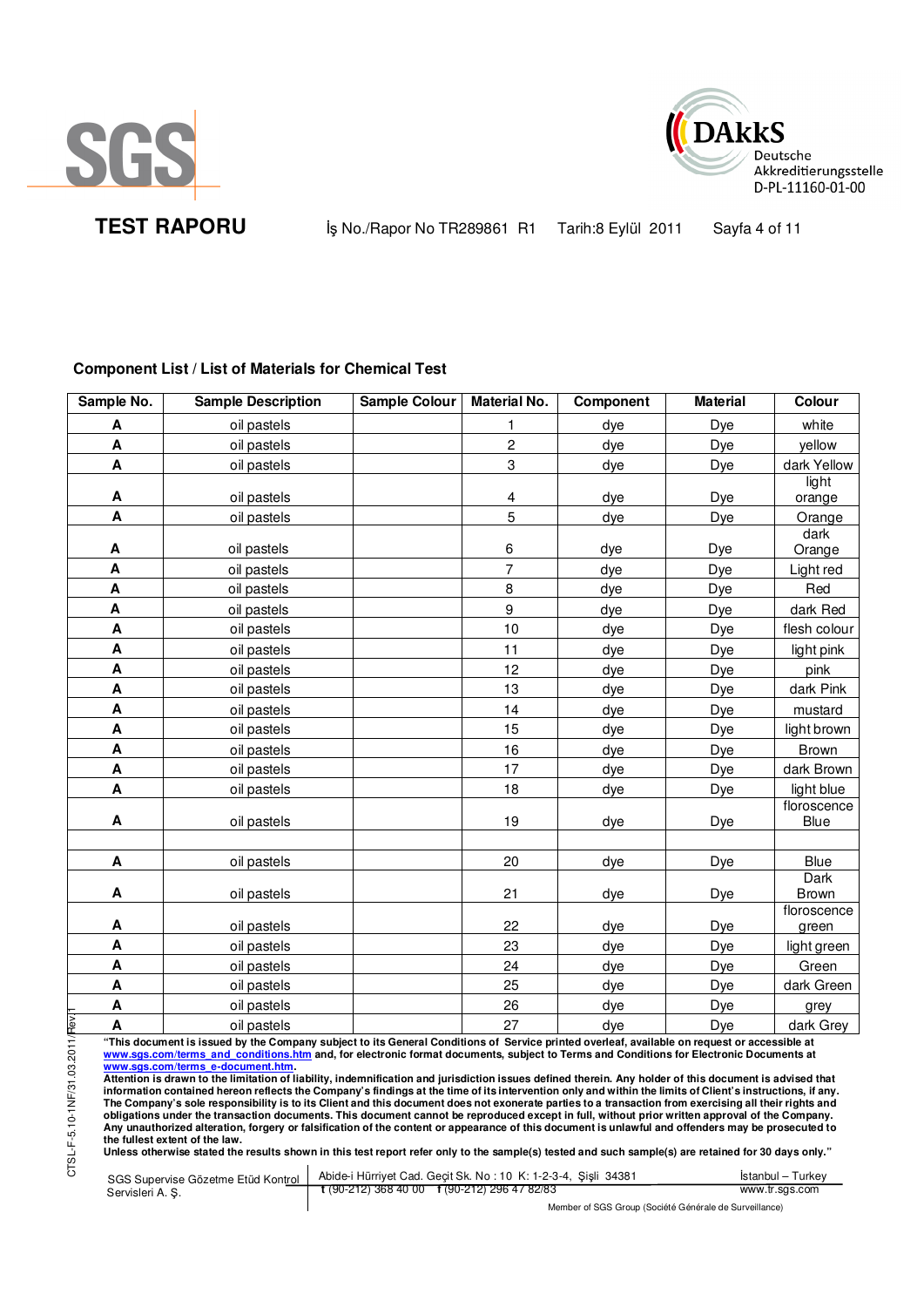



**TEST RAPORU** iş No./Rapor No TR289861 R1 Tarih:8 Eylül 2011 Sayfa 5 of 11

| A | oil pastels | 28 | dye | Dye | floroscence<br>lillac |
|---|-------------|----|-----|-----|-----------------------|
| A | oil pastels | 29 | dye | Dye | lillac                |
| A | oil pastels | 30 | dye | Dye | purple                |
| A | oil pastels | 31 | dye | Dye | dark Purple           |
| A | oil pastels | 32 | dye | Dye | bordeaux              |
| A | oil pastels | 33 | dye | Dye | navy                  |
| A | oil pastels | 34 | dye | Dye | black                 |
| A | oil pastels | 35 | dye | Dye | petroleum<br>green    |
| А | oil pastels | 36 | dye | Dye | khaki                 |

"This document is issued by the Company subject to its General Conditions of Service printed overleaf, available on request or accessible at<br>www.sgs.com/terms\_and\_conditions.htm\_and, for electronic format documents, subjec <mark>www.sgs.com/terms\_e-document.htm.</mark><br>Attention is drawn to the limitation of liability, indemnification and jurisdiction issues defined therein. Any holder of this document is advised that

information contained hereon reflects the Company's findings at the time of its intervention only and within the limits of Client's instructions, if any.<br>The Company's sole responsibility is to its Client and this document obligations under the transaction documents. This document cannot be reproduced except in full, without prior written approval of the Company.<br>Any unauthorized alteration, forgery or falsification of the content or appeara

SGS Supervise Gözetme Etüd Kontrol Servisleri A. Ş. Abide-i Hürriyet Cad. Geçit Sk. No : 10 K: 1-2-3-4, Şişli 34381 **t** (90-212) 368 40 00 **f** (90-212) 296 47 82/83 İstanbul – Turkey www.tr.sgs.com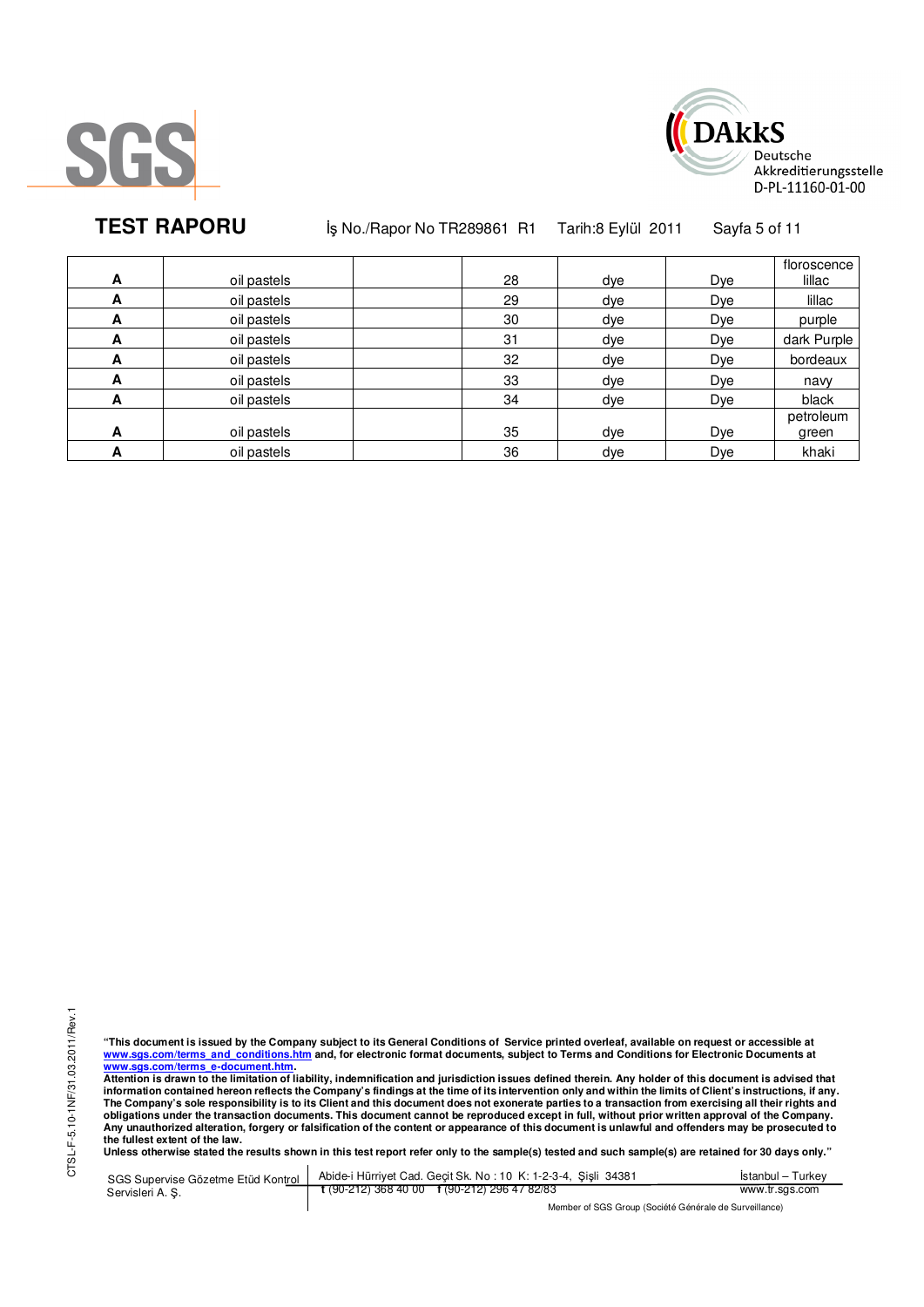



**TEST RAPORU** iş No./Rapor No TR289861 R1 Tarih:8 Eylül 2011 Sayfa 6 of 11

### **Detail Test Result:**

| <b>Azo Dyes (Textile)<sup>2</sup></b>                                                                                                 |                |                |                |           |           |           |           |
|---------------------------------------------------------------------------------------------------------------------------------------|----------------|----------------|----------------|-----------|-----------|-----------|-----------|
| Test Method:  ACCORDING TO BS EN 14362-1:2003 - ANALYSIS BY GC-MS/HPLC-DAD                                                            |                |                |                |           |           |           |           |
|                                                                                                                                       |                |                | $1+2+$ 10 + 11 | $13 + 14$ | $16 + 17$ | $19 + 20$ | $22 + 23$ |
| <b>Component</b>                                                                                                                      | Cas No         | $\overline{3}$ | ±12            | $+15$     | $+18$     | $+21$     | $+24$     |
| 4-Aminobiphenyl                                                                                                                       | $92 - 67 - 1$  | n.d.           | n.d.           | n.d.      | n.d.      | n.d.      | n.d.      |
| <b>Benzidine</b>                                                                                                                      | 92-87-5        | n.d.           | n.d.           | n.d.      | n.d.      | n.d.      | n.d.      |
| 4-Chlor-o-toluidine                                                                                                                   | 95-69-2        | n.d.           | n.d.           | n.d.      | n.d.      | n.d.      | n.d.      |
| 2-Naphthylamine                                                                                                                       | $91 - 59 - 8$  | n.d.           | n.d.           | n.d.      | n.d.      | n.d.      | n.d.      |
| o-Aminoazotoluene                                                                                                                     | 97-56-3        | n.d.           | n.d.           | n.d.      | n.d.      | n.d.      | n.d.      |
| 5-nitro-o-toluidine / 2-Amino-4-nitrotoluene                                                                                          | 99-55-8        | n.d.           | n.d.           | n.d.      | n.d.      | n.d.      | n.d.      |
| 4-Chloroaniline                                                                                                                       | 106-47-8       | n.d.           | n.d.           | n.d.      | n.d.      | n.d.      | n.d.      |
| 4-methoxy-m-phenylenediamine / 2,4-Diaminoanisole                                                                                     | 615-05-4       | n.d.           | n.d.           | n.d.      | n.d.      | n.d.      | n.d.      |
| 4,4'-Diaminodiphenylmethane                                                                                                           | 101-77-9       | n.d.           | n.d.           | n.d.      | n.d.      | n.d.      | n.d.      |
| 3,3'-Dichlorobenzidine                                                                                                                | $91 - 94 - 1$  | n.d.           | n.d.           | n.d.      | n.d.      | n.d.      | n.d.      |
| 3,3'-Dimethoxybenzidine                                                                                                               | 119-90-4       | n.d.           | n.d.           | n.d.      | n.d.      | n.d.      | n.d.      |
| 3,3'-Dimethylbenzidine                                                                                                                | 119-93-7       | n.d.           | n.d.           | n.d.      | n.d.      | n.d.      | n.d.      |
| 4,4'-methylenedi-o-toluidine /                                                                                                        |                | n.d.           | n.d.           | n.d.      | n.d.      | n.d.      | n.d.      |
| 3,3'-Dimethyl-4,4'-diaminodiphenylmethane                                                                                             | 838-88-0       |                |                |           |           |           |           |
| p-Cresidine                                                                                                                           | 120-71-8       | n.d.           | n.d.           | n.d.      | n.d.      | n.d.      | n.d.      |
| 4,4'-Methylene-bis-(2-chloroaniline)                                                                                                  | $101 - 14 - 4$ | n.d.           | n.d.           | n.d.      | n.d.      | n.d.      | n.d.      |
| 4,4'-Oxydianiline                                                                                                                     | 101-80-4       | n.d.           | n.d.           | n.d.      | n.d.      | n.d.      | n.d.      |
| 4,4'-Thiodianiline                                                                                                                    | 139-65-1       | n.d.           | n.d.           | n.d.      | n.d.      | n.d.      | n.d.      |
| o-Toluidine                                                                                                                           | 95-53-4        | n.d.           | n.d.           | n.d.      | n.d.      | n.d.      | n.d.      |
| 4-methyl-m-phenylenediamine / 2,4-Toluylendiamine                                                                                     | 95-80-7        | n.d.           | n.d.           | n.d.      | n.d.      | n.d.      | n.d.      |
| 2,4,5-Trimethylaniline                                                                                                                | 137-17-7       | n.d.           | n.d.           | n.d.      | n.d.      | n.d.      | n.d.      |
| **4-aminoazobenzene                                                                                                                   | 60-09-3        | n.d.           | n.d.           | n.d.      | n.d.      | n.d.      | n.d.      |
| O-Anisidine                                                                                                                           | 90-04-0        | n.d.           | n.d.           | n.d.      | n.d.      | n.d.      | n.d.      |
|                                                                                                                                       | Sonuc          | Geçti          | Geçti          | Geçti     | Gecti     | Geçti     | Geçti     |
| $Note(s)$ :                                                                                                                           |                |                |                |           |           |           |           |
| $n.d. = not detected$                                                                                                                 |                |                |                |           |           |           |           |
| exceed the limit<br>$=$                                                                                                               |                |                |                |           |           |           |           |
| Detection Limit = 5 mg/kg (for individual compound)                                                                                   |                |                |                |           |           |           |           |
| Requirement by the client=<br>30 mg/kg                                                                                                |                |                |                |           |           |           |           |
| * * Test result for 4-aminoazobenzene (CAS no.: 60-09-3) is considered as "not detected" (i.e. <5mg/kg) since both aniline<br>Remark: |                |                |                |           |           |           |           |
| and/or 1,4-phenylenediamine is not found (i.e. <5mg/kg) by mentioned test method.                                                     |                |                |                |           |           |           |           |

Max. limit specified by EU directive 2002/61/EC

Total Uncertainty =  $\pm 30\%$ 

"This document is issued by the Company subject to its General Conditions of Service printed overleaf, available on request or accessible at<br>www.sgs.com/terms\_and\_conditions.htm\_and, for electronic format documents, subjec

<mark>www.sgs.com/terms\_e-document.htm.</mark><br>Attention is drawn to the limitation of liability, indemnification and jurisdiction issues defined therein. Any holder of this document is advised that information contained hereon reflects the Company's findings at the time of its intervention only and within the limits of Client's instructions, if any.<br>The Company's sole responsibility is to its Client and this document **obligations under the transaction documents. This document cannot be reproduced except in full, without prior written approval of the Company. Any unauthorized alteration, forgery or falsification of the content or appearance of this document is unlawful and offenders may be prosecuted to the fullest extent of the law.** 

Unless otherwise stated the results shown in this test report refer only to the sample(s) tested and such sample(s) are retained for 30 days only."

|                  | SGS Supervise Gözetme Etüd Kontrol   Abide-i Hürriyet Cad. Geçit Sk. No: 10 K: 1-2-3-4, Sişli 34381 | <b>Istanbul</b> – Turkey |
|------------------|-----------------------------------------------------------------------------------------------------|--------------------------|
| Servisleri A. S. | $\frac{1}{2}$ (90-212) 368 40 00 f (90-212) 296 47 82/83                                            | www.tr.sgs.com           |
|                  | $111100000101110110110111$                                                                          |                          |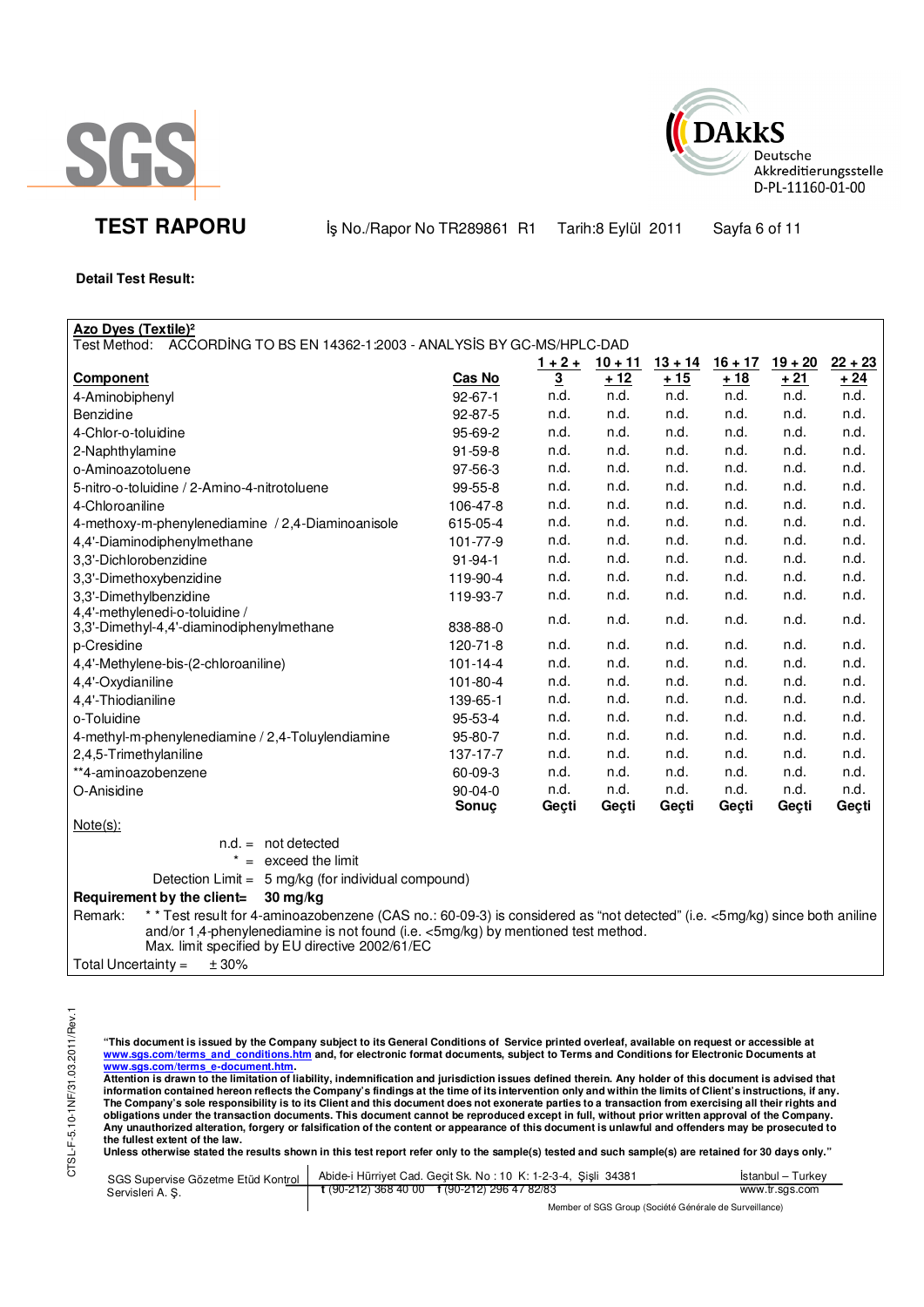



**TEST RAPORU** iş No./Rapor No TR289861 R1 Tarih:8 Eylül 2011 Sayfa 7 of 11

| Azo Dyes (Textile) <sup>2</sup>                                                                                                       |                |           |           |           |           |                  |                |
|---------------------------------------------------------------------------------------------------------------------------------------|----------------|-----------|-----------|-----------|-----------|------------------|----------------|
| Test Method:<br>ACCORDING TO BS EN 14362-1:2003 - ANALYSIS BY GC-MS/HPLC-DAD                                                          |                |           |           |           |           |                  |                |
|                                                                                                                                       |                | $25 + 26$ | $28 + 29$ | $31 + 32$ | $34 + 35$ | $\frac{4+5+}{6}$ | $7 + 8 +$      |
| Component                                                                                                                             | Cas No         | $+27$     | $+30$     | ± 33      | $+36$     | $6 \overline{6}$ | $\overline{9}$ |
| 4-Aminobiphenyl                                                                                                                       | $92 - 67 - 1$  | n.d.      | n.d.      | n.d.      | n.d.      | n.d.             | n.d.           |
| Benzidine                                                                                                                             | $92 - 87 - 5$  | n.d.      | n.d.      | n.d.      | n.d.      | n.d.             | n.d.           |
| 4-Chlor-o-toluidine                                                                                                                   | 95-69-2        | n.d.      | n.d.      | n.d.      | n.d.      | n.d.             | n.d.           |
| 2-Naphthylamine                                                                                                                       | $91 - 59 - 8$  | n.d.      | n.d.      | n.d.      | n.d.      | n.d.             | n.d.           |
| o-Aminoazotoluene                                                                                                                     | 97-56-3        | n.d.      | n.d.      | n.d.      | n.d.      | n.d.             | n.d.           |
| 5-nitro-o-toluidine / 2-Amino-4-nitrotoluene                                                                                          | 99-55-8        | n.d.      | n.d.      | n.d.      | n.d.      | n.d.             | n.d.           |
| 4-Chloroaniline                                                                                                                       | 106-47-8       | n.d.      | n.d.      | n.d.      | n.d.      | n.d.             | n.d.           |
| 4-methoxy-m-phenylenediamine / 2,4-Diaminoanisole                                                                                     | 615-05-4       | n.d.      | n.d.      | n.d.      | n.d.      | n.d.             | n.d.           |
| 4,4'-Diaminodiphenylmethane                                                                                                           | 101-77-9       | n.d.      | n.d.      | n.d.      | n.d.      | n.d.             | n.d.           |
| 3,3'-Dichlorobenzidine                                                                                                                | $91 - 94 - 1$  | n.d.      | n.d.      | n.d.      | n.d.      | n.d.             | n.d.           |
| 3,3'-Dimethoxybenzidine                                                                                                               | 119-90-4       | n.d.      | n.d.      | n.d.      | n.d.      | n.d.             | n.d.           |
| 3,3'-Dimethylbenzidine                                                                                                                | 119-93-7       | n.d.      | n.d.      | n.d.      | n.d.      | n.d.             | n.d.           |
| 4,4'-methylenedi-o-toluidine /                                                                                                        |                | n.d.      | n.d.      | n.d.      | n.d.      | n.d.             | n.d.           |
| 3,3'-Dimethyl-4,4'-diaminodiphenylmethane                                                                                             | 838-88-0       |           |           |           |           |                  |                |
| p-Cresidine                                                                                                                           | $120 - 71 - 8$ | n.d.      | n.d.      | n.d.      | n.d.      | n.d.             | n.d.           |
| 4,4'-Methylene-bis-(2-chloroaniline)                                                                                                  | $101 - 14 - 4$ | n.d.      | n.d.      | n.d.      | n.d.      | n.d.             | n.d.           |
| 4,4'-Oxydianiline                                                                                                                     | 101-80-4       | n.d.      | n.d.      | n.d.      | n.d.      | n.d.             | n.d.           |
| 4,4'-Thiodianiline                                                                                                                    | 139-65-1       | n.d.      | n.d.      | n.d.      | n.d.      | n.d.             | n.d.           |
| o-Toluidine                                                                                                                           | 95-53-4        | n.d.      | n.d.      | n.d.      | n.d.      | n.d.             | n.d.           |
| 4-methyl-m-phenylenediamine / 2,4-Toluylendiamine                                                                                     | 95-80-7        | n.d.      | n.d.      | n.d.      | n.d.      | n.d.             | n.d.           |
| 2,4,5-Trimethylaniline                                                                                                                | 137-17-7       | n.d.      | n.d.      | n.d.      | n.d.      | n.d.             | n.d.           |
| **4-aminoazobenzene                                                                                                                   | 60-09-3        | n.d.      | n.d.      | n.d.      | n.d.      | n.d.             | n.d.           |
| O-Anisidine                                                                                                                           | $90 - 04 - 0$  | n.d.      | n.d.      | n.d.      | n.d.      | n.d.             | n.d.           |
|                                                                                                                                       | Sonuç          | Geçti     | Geçti     | Geçti     | Geçti     | Geçti            | Geçti          |
| $Note(s)$ :                                                                                                                           |                |           |           |           |           |                  |                |
| $n.d. = not detected$                                                                                                                 |                |           |           |           |           |                  |                |
| $^{\star}$<br>$=$ exceed the limit                                                                                                    |                |           |           |           |           |                  |                |
| Detection Limit = 5 mg/kg (for individual compound)                                                                                   |                |           |           |           |           |                  |                |
| Requirement by the client=<br>30 mg/kg                                                                                                |                |           |           |           |           |                  |                |
| * * Test result for 4-aminoazobenzene (CAS no.: 60-09-3) is considered as "not detected" (i.e. <5mg/kg) since both aniline<br>Remark: |                |           |           |           |           |                  |                |
| and/or 1,4-phenylenediamine is not found (i.e. <5mg/kg) by mentioned test method.                                                     |                |           |           |           |           |                  |                |
| Max. limit specified by EU directive 2002/61/EC                                                                                       |                |           |           |           |           |                  |                |
| ± 30%<br>Total Uncertainty $=$                                                                                                        |                |           |           |           |           |                  |                |

"This document is issued by the Company subject to its General Conditions of Service printed overleaf, available on request or accessible at<br>www.sgs.com/terms\_and\_conditions.htm\_and, for electronic format documents, subjec

<mark>www.sgs.com/terms\_e-document.htm.</mark><br>Attention is drawn to the limitation of liability, indemnification and jurisdiction issues defined therein. Any holder of this document is advised that information contained hereon reflects the Company's findings at the time of its intervention only and within the limits of Client's instructions, if any.<br>The Company's sole responsibility is to its Client and this document obligations under the transaction documents. This document cannot be reproduced except in full, without prior written approval of the Company.<br>Any unauthorized alteration, forgery or falsification of the content or appeara

**Unless otherwise stated the results shown in this test report refer only to the sample(s) tested and such sample(s) are retained for 30 days only."** 

| SGS Supervise Gözetme Etüd Kontrol | Abide-i Hürriyet Cad. Gecit Sk. No: 10 K: 1-2-3-4, Sisli 34381 | Istanbul – Turkev |
|------------------------------------|----------------------------------------------------------------|-------------------|
| Servisleri A.S.                    | $\frac{1}{2}$ (90-212) 368 40 00 f (90-212) 296 47 82/83       | www.tr.sgs.com    |
|                                    | Mandez of COC Crains (Capital Clarimeter de Ciminallanea)      |                   |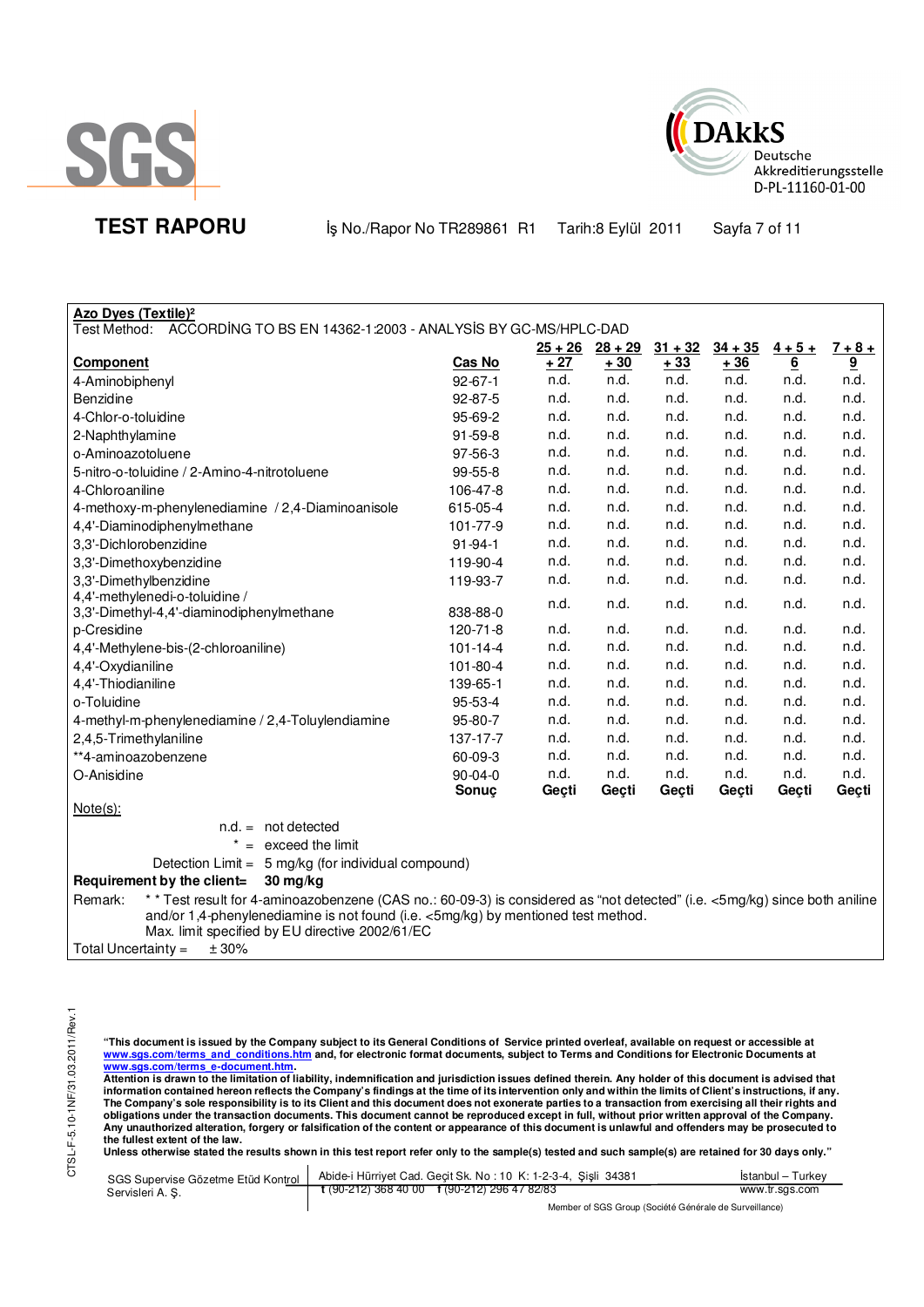



**TEST RAPORU** iş No./Rapor No TR289861 R1 Tarih:8 Eylül 2011 Sayfa 8 of 11

| Phthalates <sup>2</sup>                   |                                                                                                                                                                                                          |             |            |                                                                     |           |       |       |
|-------------------------------------------|----------------------------------------------------------------------------------------------------------------------------------------------------------------------------------------------------------|-------------|------------|---------------------------------------------------------------------|-----------|-------|-------|
| Test Method:                              | WITH REFERENCE TO ASTM D3421:1975 - ANALYSIS BY GC/MS                                                                                                                                                    |             |            |                                                                     |           |       |       |
| Component                                 | Cas No                                                                                                                                                                                                   | $1 + 2 + 3$ |            | $\frac{10+11+13+14+16+17+19+20+22+23+1}{10+11+16+17+19+20+22+23+1}$ |           |       |       |
|                                           |                                                                                                                                                                                                          |             | <u> 12</u> | <u>15</u>                                                           | <u>18</u> | 21    | 24    |
| Dibutyl Phthalate (DBP)                   | 84-74-2                                                                                                                                                                                                  | n.d.        | n.d.       | n.d.                                                                | n.d.      | n.d.  | n.d.  |
| Benzylbutyl Phthalate (BBP)               | 85-68-7                                                                                                                                                                                                  | n.d.        | n.d.       | n.d.                                                                | n.d.      | n.d.  | n.d.  |
| Bis-(2-ethylhexyl) Phthalate (DEHP)       | 117-81-7                                                                                                                                                                                                 | n.d.        | n.d.       | n.d.                                                                | n.d.      | n.d.  | n.d.  |
| Diisononyl Phthalate (DINP)               | 28553-12-0                                                                                                                                                                                               | n.d.        | n.d.       | n.d.                                                                | n.d.      | n.d.  | n.d.  |
| Di-n-octyl Phthalate (DNOP)               | 117-84-0                                                                                                                                                                                                 | n.d.        | n.d.       | n.d.                                                                | n.d.      | n.d.  | n.d.  |
| Diisodecyl Phthalate (DIDP)               | 26761-40-0                                                                                                                                                                                               | n.d.        | n.d.       | n.d.                                                                | n.d.      | n.d.  | n.d.  |
|                                           | <b>Sonuc</b>                                                                                                                                                                                             | Geçti       | Gecti      | Gecti                                                               | Gecti     | Geçti | Geçti |
| $Note(s)$ :                               |                                                                                                                                                                                                          |             |            |                                                                     |           |       |       |
|                                           | * Composite test has been performed as per the special request of client                                                                                                                                 |             |            |                                                                     |           |       |       |
| $n.d. =$                                  | not detected                                                                                                                                                                                             |             |            |                                                                     |           |       |       |
| $=$                                       | exceed the limit                                                                                                                                                                                         |             |            |                                                                     |           |       |       |
| $\lt$ =                                   | less than                                                                                                                                                                                                |             |            |                                                                     |           |       |       |
| Detection $Limit =$                       | For DBP, BBP, DEHP and DNOP: 0,003%, For DINP, DIDP: 0,01% (for<br>individual compound)                                                                                                                  |             |            |                                                                     |           |       |       |
| Total Uncertainty=                        | ±25%                                                                                                                                                                                                     |             |            |                                                                     |           |       |       |
| <b>Recommended Max. Limit=</b><br>Remark: | 0,1 % for Total (DBP+BBP+DEHP) For all childcare articles<br>0,1 % for Total (DINP+DNOP+DIDP) For childcare articles if it can be placed in the<br>mouth                                                 |             |            |                                                                     |           |       |       |
|                                           | Recommended Max. limit specified by entries 51 and 52 of Regulation (EC) No<br>552/2009 amending Annex XVII of REACH Regulation (EC) No 1907/2006<br>(previously restricted under Directive 2005/84/EC). |             |            |                                                                     |           |       |       |

"This document is issued by the Company subject to its General Conditions of Service printed overleaf, available on request or accessible at<br>www.sgs.com/terms\_and\_conditions.htm\_and, for electronic format documents, subjec

<u>www.sgs.com/terms\_e-document.htm.</u><br>Attention is drawn to the limitation of liability, indemnification and jurisdiction issues defined therein. Any holder of this document is advised that<br>information contained hereon refle obligations under the transaction documents. This document cannot be reproduced except in full, without prior written approval of the Company.<br>Any unauthorized alteration, forgery or falsification of the content or appeara

**Unless otherwise stated the results shown in this test report refer only to the sample(s) tested and such sample(s) are retained for 30 days only."** 

| SGS Supervise Gözetme Etüd Kontrol | Abide-i Hürriyet Cad. Gecit Sk. No: 10 K: 1-2-3-4, Sisli 34381 | Istanbul – Turkev                                      |  |  |
|------------------------------------|----------------------------------------------------------------|--------------------------------------------------------|--|--|
| Servisleri A.S.                    | $\frac{1}{2}$ (90-212) 368 40 00 f (90-212) 296 47 82/83       | www.tr.sgs.com                                         |  |  |
|                                    |                                                                | Member of SGS Group (Société Générale de Surveillance) |  |  |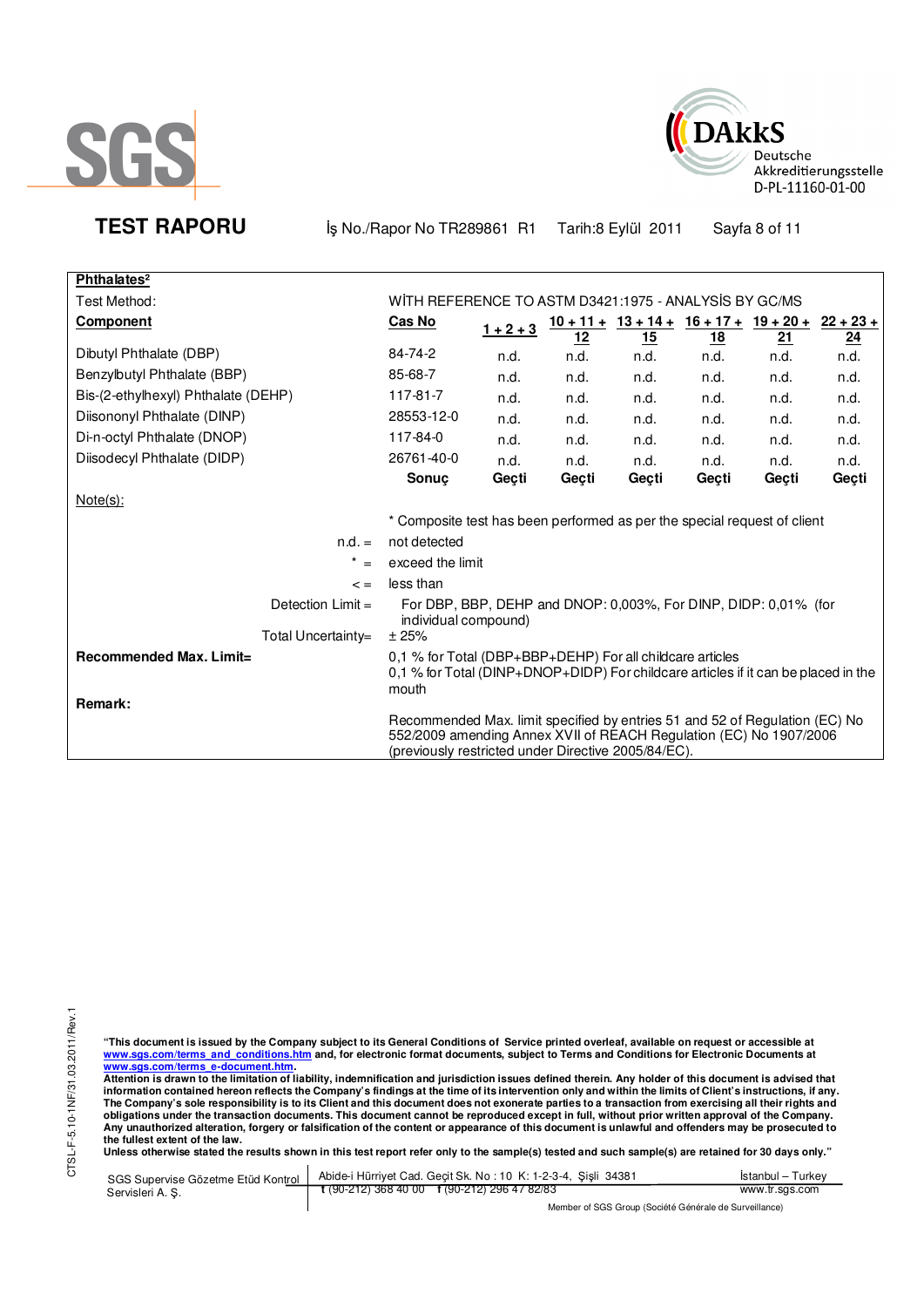



**TEST RAPORU** iş No./Rapor No TR289861 R1 Tarih:8 Eylül 2011 Sayfa 9 of 11

| Phthalates <sup>2</sup>             |                                                                                                                                                                                                          |       |                 |                                                     |                 |             |             |
|-------------------------------------|----------------------------------------------------------------------------------------------------------------------------------------------------------------------------------------------------------|-------|-----------------|-----------------------------------------------------|-----------------|-------------|-------------|
| Test Method:                        | WITH REFERENCE TO ASTM D3421:1975 - ANALYSIS BY GC/MS                                                                                                                                                    |       |                 |                                                     |                 |             |             |
| Component                           | <b>Cas No</b>                                                                                                                                                                                            | 27    | $\overline{30}$ | $\frac{25+26+}{28+29+} \cdot \frac{31+32+}{34+35+}$ | $\overline{36}$ | $4 + 5 + 6$ | $7 + 8 + 9$ |
| Dibutyl Phthalate (DBP)             | 84-74-2                                                                                                                                                                                                  | n.d.  | n.d.            | <u>33</u><br>n.d.                                   | n.d.            | n.d.        | n.d.        |
| Benzylbutyl Phthalate (BBP)         | 85-68-7                                                                                                                                                                                                  | n.d.  | n.d.            | n.d.                                                | n.d.            | n.d.        | n.d.        |
| Bis-(2-ethylhexyl) Phthalate (DEHP) | 117-81-7                                                                                                                                                                                                 | n.d.  | n.d.            | n.d.                                                | n.d.            | n.d.        | n.d.        |
| Diisononyl Phthalate (DINP)         | 28553-12-0                                                                                                                                                                                               | n.d.  | n.d.            | n.d.                                                | n.d.            | n.d.        | n.d.        |
| Di-n-octyl Phthalate (DNOP)         | 117-84-0                                                                                                                                                                                                 | n.d.  | n.d.            | n.d.                                                | n.d.            | n.d.        | n.d.        |
| Diisodecyl Phthalate (DIDP)         | 26761-40-0                                                                                                                                                                                               | n.d.  | n.d.            | n.d.                                                | n.d.            | n.d.        | n.d.        |
|                                     | Sonuc                                                                                                                                                                                                    | Geçti | Geçti           | Geçti                                               | Geçti           | Geçti       | Geçti       |
| Note(s):                            |                                                                                                                                                                                                          |       |                 |                                                     |                 |             |             |
|                                     | * Composite test has been performed as per the special request of client                                                                                                                                 |       |                 |                                                     |                 |             |             |
| $n.d. =$                            | not detected                                                                                                                                                                                             |       |                 |                                                     |                 |             |             |
| $* =$                               | exceed the limit                                                                                                                                                                                         |       |                 |                                                     |                 |             |             |
| $\lt$ =                             | less than                                                                                                                                                                                                |       |                 |                                                     |                 |             |             |
| Detection $Limit =$                 | For DBP, BBP, DEHP and DNOP: 0,003%, For DINP, DIDP: 0,01% (for<br>individual compound)                                                                                                                  |       |                 |                                                     |                 |             |             |
| Total Uncertainty=                  | ± 25%                                                                                                                                                                                                    |       |                 |                                                     |                 |             |             |
| Recommended Max. Limit=<br>Remark:  | 0,1 % for Total (DBP+BBP+DEHP) For all childcare articles<br>0,1 % for Total (DINP+DNOP+DIDP) For childcare articles if it can be placed in the<br>mouth                                                 |       |                 |                                                     |                 |             |             |
|                                     | Recommended Max. limit specified by entries 51 and 52 of Regulation (EC) No<br>552/2009 amending Annex XVII of REACH Regulation (EC) No 1907/2006<br>(previously restricted under Directive 2005/84/EC). |       |                 |                                                     |                 |             |             |

"This document is issued by the Company subject to its General Conditions of Service printed overleaf, available on request or accessible at<br>www.sgs.com/terms\_and\_conditions.htm\_and, for electronic format documents, subjec

<u>www.sgs.com/terms\_e-document.htm.</u><br>Attention is drawn to the limitation of liability, indemnification and jurisdiction issues defined therein. Any holder of this document is advised that<br>information contained hereon refle obligations under the transaction documents. This document cannot be reproduced except in full, without prior written approval of the Company.<br>Any unauthorized alteration, forgery or falsification of the content or appeara

**Unless otherwise stated the results shown in this test report refer only to the sample(s) tested and such sample(s) are retained for 30 days only."** 

|                  | SGS Supervise Gözetme Etüd Kontrol   Abide-i Hürriyet Cad. Geçit Sk. No: 10 K: 1-2-3-4, Şişli 34381                                                                                                                                   | Istanbul – Turkev |  |
|------------------|---------------------------------------------------------------------------------------------------------------------------------------------------------------------------------------------------------------------------------------|-------------------|--|
| Servisleri A. S. | $\frac{1}{2}$ (90-212) 368 40 00 f (90-212) 296 47 82/83                                                                                                                                                                              | www.tr.sgs.com    |  |
|                  | $M_{\rm BH}$ . The same contract of $\sim$ 10 and $\sim$ 10 and 10 and 10 and 10 and 10 and 10 and 10 and 10 and 10 and 10 and 10 and 10 and 10 and 10 and 10 and 10 and 10 and 10 and 10 and 10 and 10 and 10 and 10 and 10 and 10 a |                   |  |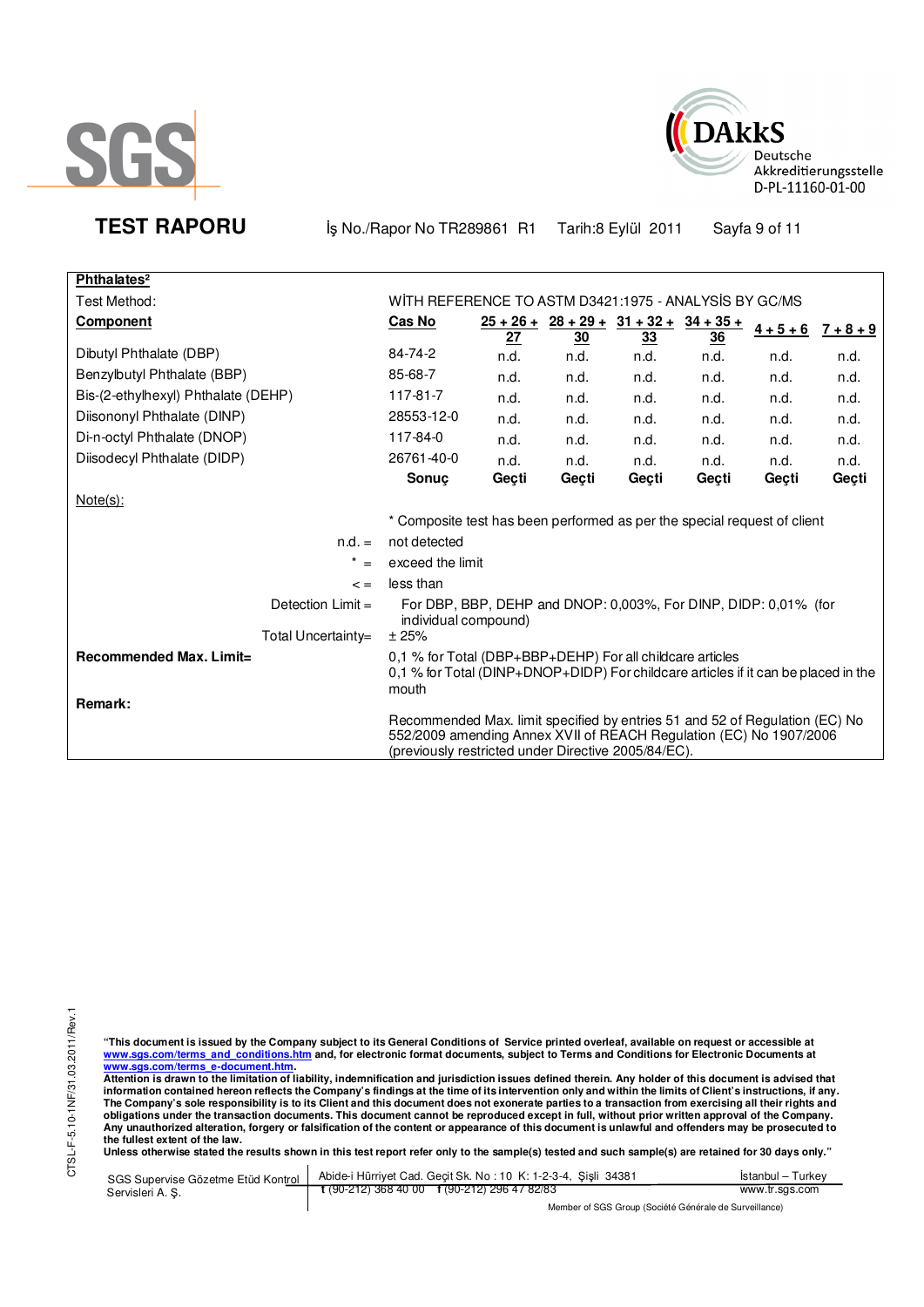



TEST RAPORU **By No./Rapor No TR289861 R1 Tarih:8 Eylül 2011** Sayfa 10 of 11



"This document is issued by the Company subject to its General Conditions of Service printed overleaf, available on request or accessible at<br>www.sgs.com/terms\_and\_conditions.htm\_and, for electronic format documents, subjec <mark>www.sgs.com/terms\_e-document.htm.</mark><br>Attention is drawn to the limitation of liability, indemnification and jurisdiction issues defined therein. Any holder of this document is advised that

information contained hereon reflects the Company's findings at the time of its intervention only and within the limits of Client's instructions, if any.<br>The Company's sole responsibility is to its Client and this document obligations under the transaction documents. This document cannot be reproduced except in full, without prior written approval of the Company.<br>Any unauthorized alteration, forgery or falsification of the content or appeara

**Unless otherwise stated the results shown in this test report refer only to the sample(s) tested and such sample(s) are retained for 30 days only."** 

SGS Supervise Gözetme Etüd Kontrol Servisleri A. Ş. Abide-i Hürriyet Cad. Geçit Sk. No : 10 K: 1-2-3-4, Şişli 34381 **t** (90-212) 368 40 00 **f** (90-212) 296 47 82/83 İstanbul – Turkey www.tr.sgs.com